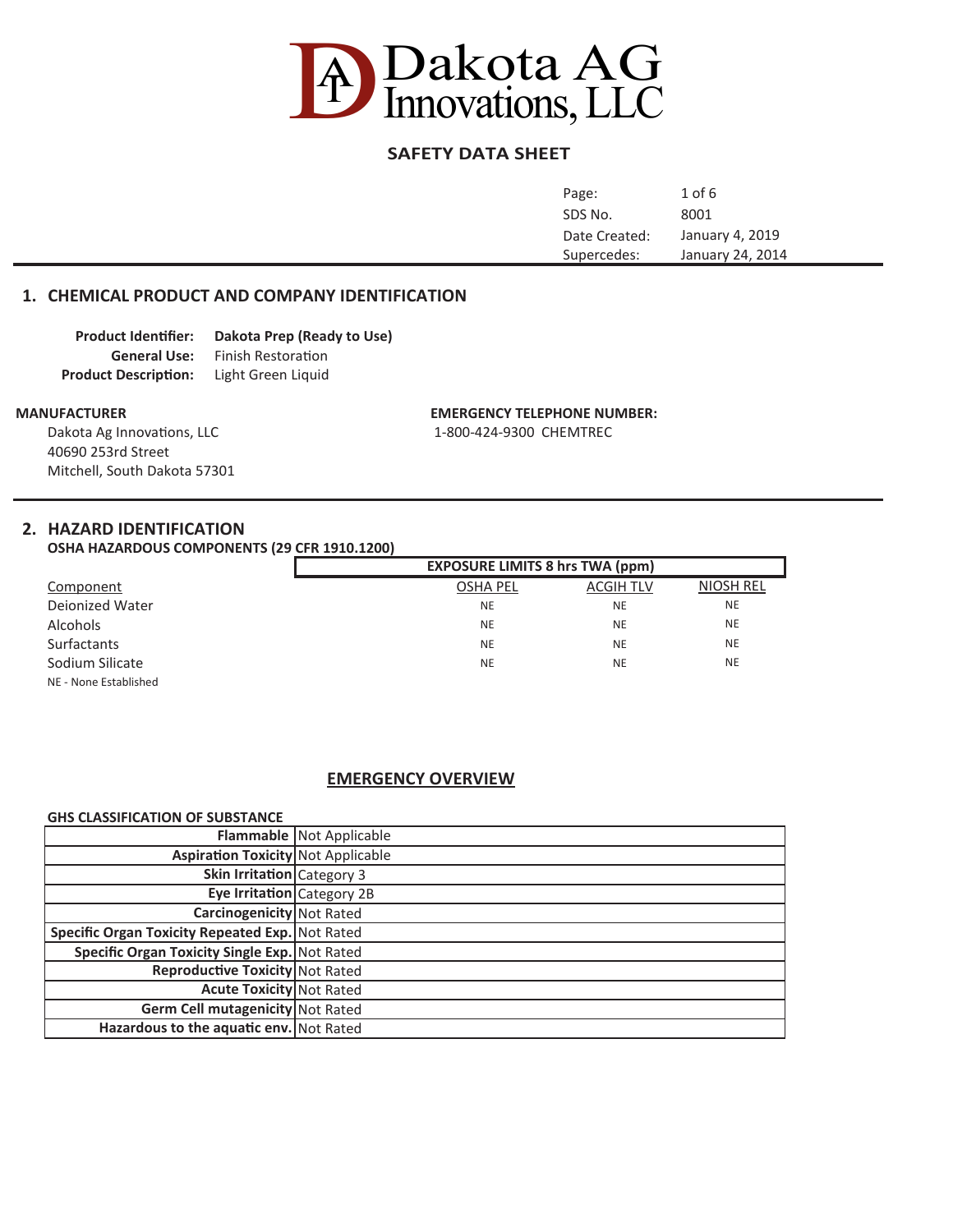**GHS LABEL ELEMENTS**

| No Pictogram                    | <b>Signal Word - NONE</b>                                                                                                                                                                                                                                                                              |
|---------------------------------|--------------------------------------------------------------------------------------------------------------------------------------------------------------------------------------------------------------------------------------------------------------------------------------------------------|
|                                 | Hazard Statement - Causes mild skin irritation; cause eye irritation                                                                                                                                                                                                                                   |
| <b>Hazard Statements</b>        | H316+H320 - Causes mild skin irritation; causes eye irritation                                                                                                                                                                                                                                         |
| <b>Precautionary Statements</b> |                                                                                                                                                                                                                                                                                                        |
| <b>Prevention:</b>              | P101-If medical advice is needed, have product container or label at hand.<br>P102 - Keep out of reach of children.<br>P103 - Read label before use.<br>P262 - Do not get in eyes, on skin, or on clothing<br>P273 - Avoid release to the environment.<br>P264 - Wash hands thoroughly after handling. |
| Response:                       | P332+313 - If skin irritation occurs: get medical advice/attention.<br>P337+P313 - If eye irritation persists: Get medical advice/attention.                                                                                                                                                           |
| Storage/Disposal:               | P501 - Dispose of contents/container in accordance with regulatory requirements                                                                                                                                                                                                                        |
| UN GHS                          | ACCORDING TO THE GLOBALLY HARMONIZED STANDARD FOR<br><b>CLASSIFICATION AND LABELING (GHS) THIS PRODUCT IS NOT</b><br><b>CONSIDERED HAZARDOUS</b>                                                                                                                                                       |

## **3. COMPOSITION/INFORMATION ON INGREDIENTS**

| Component          | <u>wt%</u> | <b>CAS Registry #</b> |
|--------------------|------------|-----------------------|
| Dejonized Water    | >95        | 7732-18-5             |
| <b>Alcohols</b>    | $<$ 1      | Mixture               |
| <b>Surfactants</b> | < 0.5      | Mixture               |
| Sodium Silicate    | < 0.1      | 6834-92-0             |

## **4. FIRST AID MEASURES**

## **INHALATION:**

Allow the victim to rest in a well-ventilated area. Seek immediate medical attention if symptoms persist. This is an unlikely route of exposure based on low amount of volatile components unless product is used in a manner to produce a mist.

#### **EYE CONTACT:**

Material contains surfactant and is alkaline. Alkaline materials can be damaging to the eye if not washed out immediately. Flush eyes with plenty of water for at least 15 minutes occasionally lifting the upper and lower eyelids. Check for and remove contact lenses. Seek medical attention if irritation persists.

## **SKIN CONTACT:**

Material contains some surfactant and is alkaline. Frequent direct contact with material can result in drying of the skin. Normal use of skin care products should aleviate the dryness. If skin does not improve after application of skin care products, seek medical attention.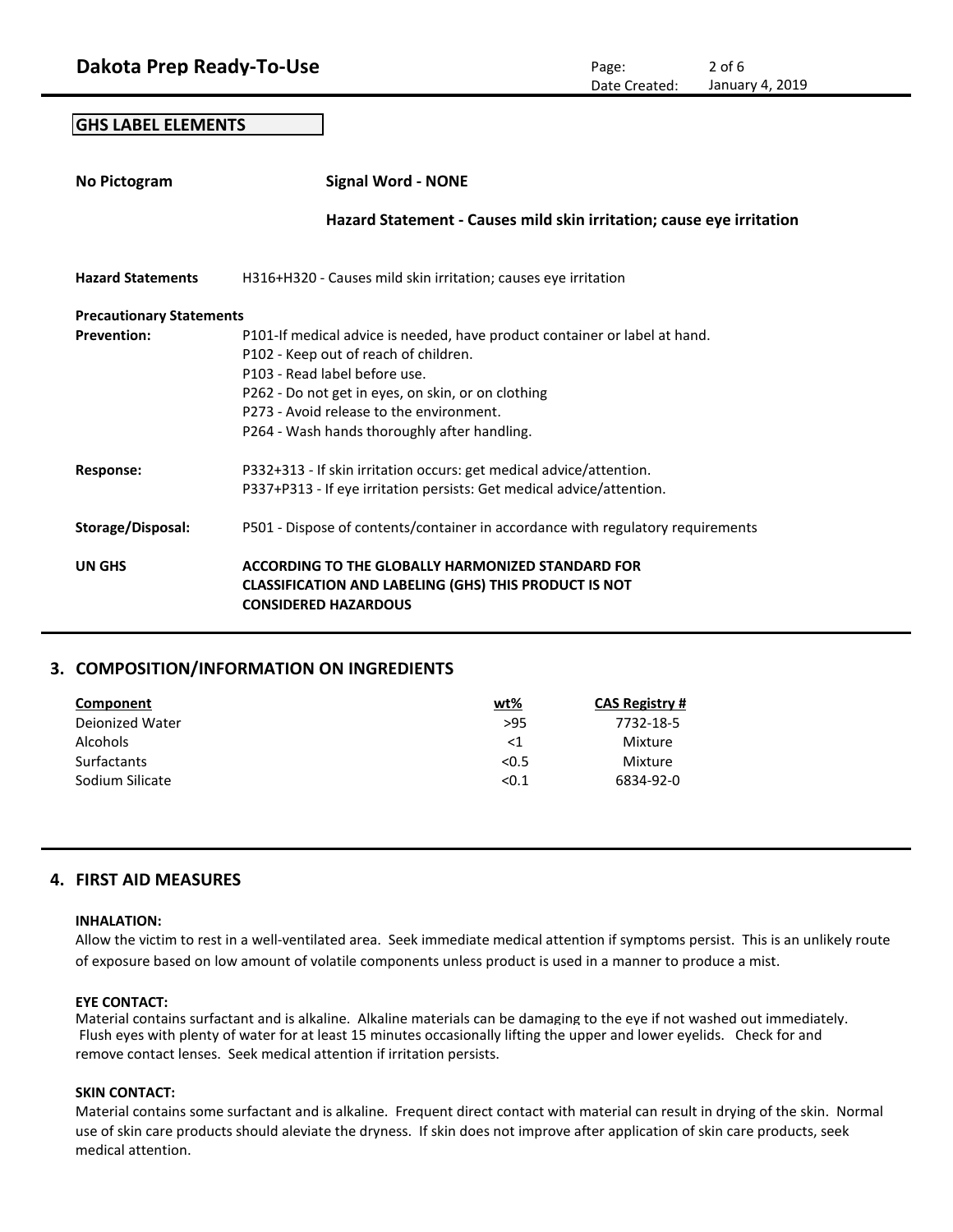| Dakota Prep Ready-To-Use | Page:         | $3$ of 6        |
|--------------------------|---------------|-----------------|
|                          | Date Created: | January 4, 2019 |

#### **INGESTION:**

Material has an alkaline pH. May cause some indigestion but no long term effects are expected.

## **5. FIRE FIGHTING MEASURES**

**Flashpoint and Method:** >200 F **Flammable Limits:** Not Applicable Autoignition Temperature: Not Applicable

#### **GENERAL HAZARD:**

Product is water-based and not likely to support combustion.

#### **FIRE FIGHTING INSTRUCTIONS:**

Product is water-based and is not likely to support combustion. If involved in a fire, not likely to support combustion As with any fire, wear full protective clothing and NIOSH-approved self-contained breathing apparatus with full facepiece operated in the pressure demand or other positive pressure mode.

#### **FIRE FIGHTING EQUIPMENT:**

Fire fighting equipment routinely used for fire fighting can be used with this material.

## **FURTHER INFORMATION:**

None

**HAZARDOUS COMBUSTION PRODUCTS:** None

## **6. ACCIDENTAL RELEASE MEASURES**

#### **LAND SPILL RESPONSE:**

Product is miscible with water and small spills will soak into the land before attempts are made to collect the spill. If spill occurs on impermeable surface, the spill can be absorbed with an absorbent media. Unless mixed with something meeting the regulatory definition of a hazardous waste, the spilled material can be disposed of as regular waste material.

#### **WATER SPILL:**

Product is water based and spilled material will mix with water immediately. Product contains small amounts of surfactants known to be toxic to aquatic organisms. Avoid using the product in a location where there is a possibility of introducing it into a a water body.

## **RECOMMENDED DISPOSAL:**

This product is defined as a RCRA hazardous waste based on pH. Neutralization and sewering may be a disposal option depending on the quantity to be disposed of and municipal wastewater disposal regulations.

## **7. HANDLING AND STORAGE**

#### **STORAGE TEMPERATURE:** Ambient **STORAGE PRESSURE:** Atmospheric

### **GENERAL:**

(1) Keep container closed when not in use.

(2) Follow all SDS/label warnings. Empty container is not expected to present a hazard.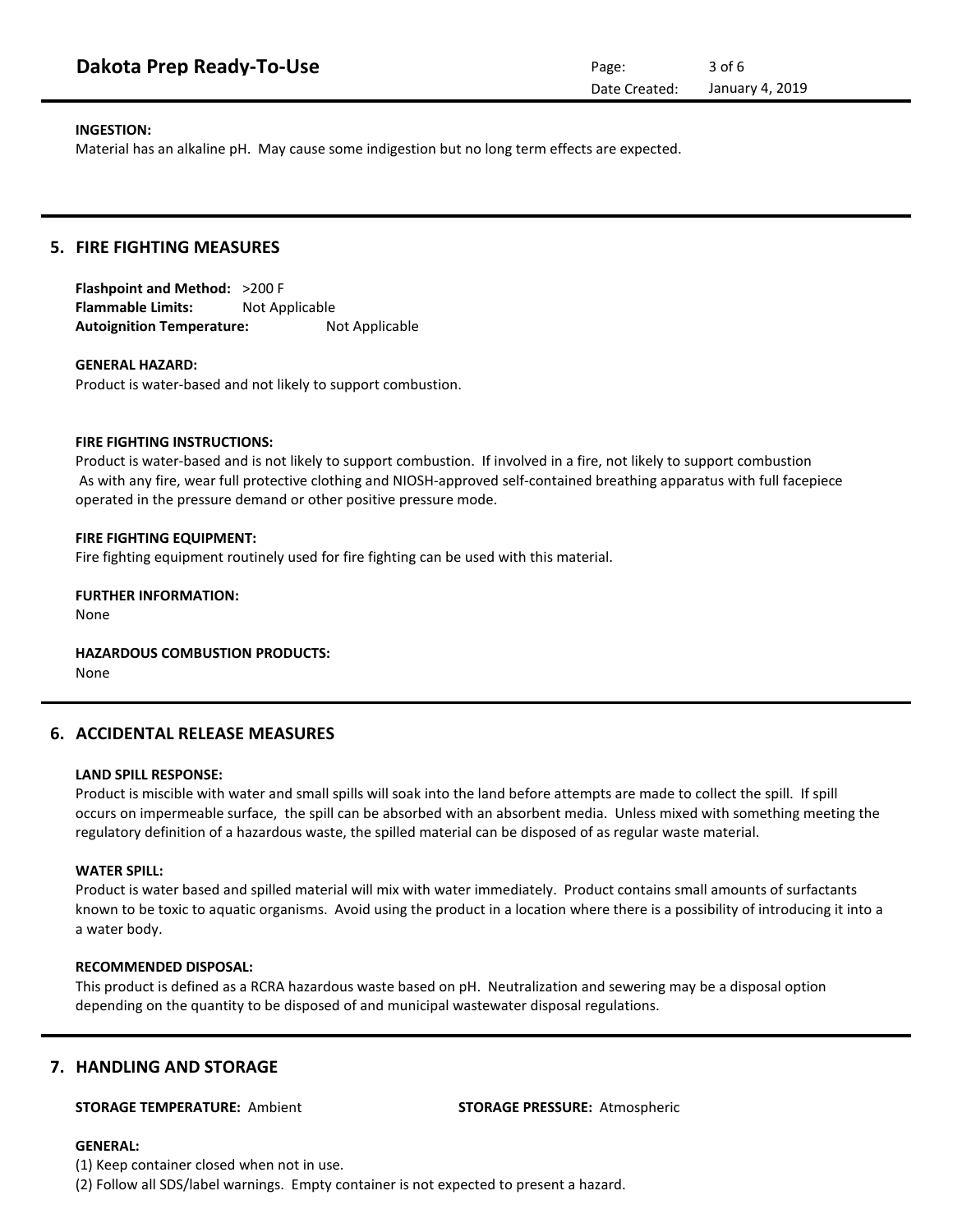# **8. EXPOSURE CONTROLS/PERSONAL PROTECTION**

## **OSHA HAZARDOUS COMPONENTS (29 CFR 1910.1200)**

|                       | <b>EXPOSURE LIMITS 8 hrs TWA (ppm)</b> |                  |                  |  |
|-----------------------|----------------------------------------|------------------|------------------|--|
| Component             | <b>OSHA PEL</b>                        | <b>ACGIH TLV</b> | <b>NIOSH REL</b> |  |
| Deionized Water       | <b>NE</b>                              | <b>NE</b>        | <b>NE</b>        |  |
| <b>Alcohols</b>       | <b>NE</b>                              | <b>NE</b>        | <b>NE</b>        |  |
| <b>Surfactants</b>    | <b>NE</b>                              | <b>NE</b>        | <b>NE</b>        |  |
| Sodium Silicate       | <b>NE</b>                              | <b>NE</b>        | <b>NE</b>        |  |
| NE - None Established |                                        |                  |                  |  |

## **ENGINEERING CONTROLS:**

Provide eyewash and hand washing facilities. Product does not contain sufficient volatile components to suggest the need for local exhaust ventilation.

#### **PERSONAL PROTECTION:**

Safety glasses and impermeable gloves are recommended.

## **9. PHYSICAL AND CHEMICAL PROPERTIES**

| <b>Vapor Pressure:</b><br><b>Specific Gravity:</b> | Unknown<br>similar to water | <b>Vapor Density:</b><br><b>Evaporation Rate:</b> | Unknown<br>similar to water |
|----------------------------------------------------|-----------------------------|---------------------------------------------------|-----------------------------|
|                                                    |                             |                                                   |                             |
| <b>Solubility in Water:</b>                        | 100%                        | <b>Freezing Point:</b>                            | similar to water            |
| pH:                                                | 10.95                       | Odor:                                             | Fragrant                    |
| <b>Boiling Point:</b>                              | similar to water            | Appearance:                                       | Pale green                  |
| <b>Viscosity:</b>                                  | Unknown                     | <b>Physical State:</b>                            | Liguid                      |
| <b>Flash Point:</b>                                | $>200$ F                    | <b>Flammable Range:</b>                           | Not Applicable              |

# **10. STABILITY AND REACTIVITY**

#### **GENERAL:**

Stable under normal conditions.

#### **INCOMPATIBLE MATERIALS AND CONDITIONS TO AVOID:**

Mixing with acid may generate some heat

#### **HAZARDOUS DECOMPOSITION:**

None

# **11. TOXICOLOGICAL INFORMATION**

# **TOXICITY TO ANIMALS:**

| Component                    | <b>Acute Test</b> | Value              | <b>Species</b> |
|------------------------------|-------------------|--------------------|----------------|
| Tetrahydrofuran              | LD50 Oral         | 1650 mg/kg         | Rat            |
| Tetrahydrofuran              | $LC50 - 3H$       | 37,800 ppm         | Rat            |
| <b>Ethyoxylated Alcohols</b> | LD50 Oral         | 5,300 mg/kg        | Rat            |
| <b>Ethyoxylated Alcohols</b> | skin irritation   | No skin irritation | Rabbit         |
| <b>Ethyoxylated Alcohols</b> | eve irritation    | No eye irritation  | Rabbit         |
| Sodium Silicate              | LD50 Dermal       | 4640 mg/kg         | Rabbit         |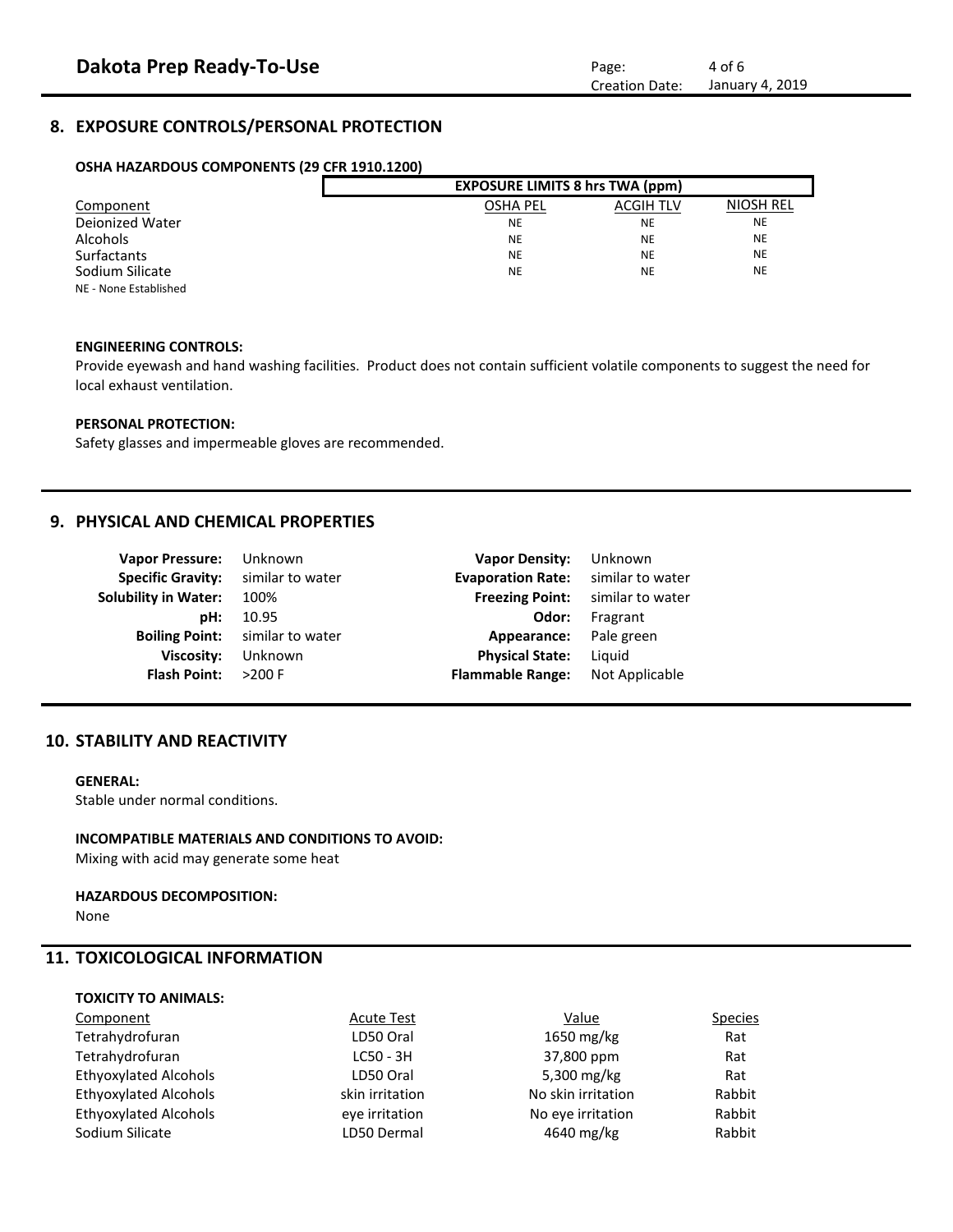**ROUTES OF ENTRY:** Skin or eye contact or accidental ingestion.

#### **CHRONIC EFFECTS ON HUMANS:**

#### **Eyes:**

Moderately irritating but is not expected to permanently injure eye tissue.

#### **Skin:**

Chronic skin exposure may cause skin irritation.

## **Ingestion:**

None known. Not expected to have significant long term effects.

## **Inhalation:**

Contents not sufficiently volatile to be a significant route of exposure.

# **12. ECOLOGICAL INFORMATION**

| <b>Species</b>                      | Test Information | concentration      | Stat Sig Level              | compound             |
|-------------------------------------|------------------|--------------------|-----------------------------|----------------------|
| Danio rerio (zebra fish)            | LC50-96H         | $1.0 \text{ mg/L}$ | toxic to aquatic            | Ethoxylated Alcohols |
| Selenastrum capricomutum<br>(algae) | EC50-21day       | $30 \text{ mg/l}$  | 91% inhibition of<br>growth | Surfactants          |
| Fathead minnow                      | LC50-24H         | $0.8$ to 17 mg/l   |                             | <b>Surfactants</b>   |

Product has aquatic toxicity.

## **PRODUCTS OF BIODEGRADATION:**

Less toxic than the product. Components are generally rapidly biodegradable.

# **13. DISPOSAL CONSIDERATIONS**

This product is defined as a RCRA hazardous waste based on pH. Neutralization and sewering may be a disposal option depending on the quantity to be disposed of and municipal wastewater disposal regulations.

# **14. TRANSPORT INFORMATION**

The following proper shipping name, hazard class and packing group are in accordance to transportation regulations.

| <b>Mode of Transportation</b>  | <b>Domestic Surface (USDOT)</b> | Water (IMDG) | <b>International Air (IATA)</b> |
|--------------------------------|---------------------------------|--------------|---------------------------------|
| <b>IUN Number</b>              | Not Regulated                   |              |                                 |
| <b>Proper Shipping Name</b>    | ΝA                              |              |                                 |
| <b>Hazard Class</b>            | ΝA                              |              |                                 |
| <b>Packing Group</b>           |                                 |              |                                 |
| <b>Hazard Label</b>            |                                 |              |                                 |
| <b>Handling Label(s)</b>       |                                 |              |                                 |
| <b>IERG#:</b>                  |                                 |              |                                 |
| <b>Packaging Instructions:</b> |                                 |              |                                 |